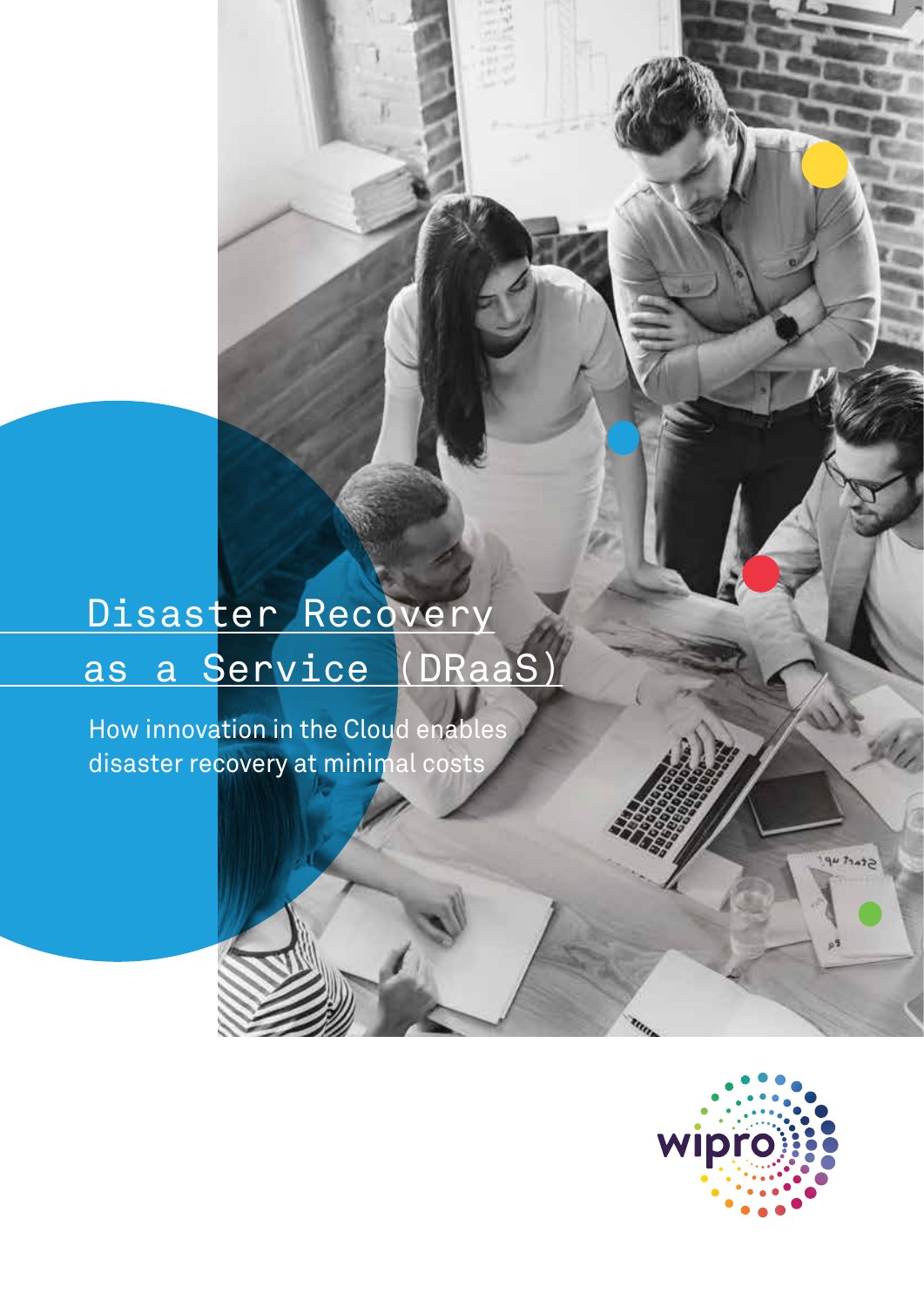When examining a Disaster Recovery environment, CIOs often ask - A Disaster Recovery environment is rarely used, then why do I need to replicate production and pay huge Capex for it? Is there a way to do this elastically?

While there is no debate around the enterprise's need to maintain business continuity in the event of disasters, the present technology solutions offer more innovative ways to achieve the same. Traditionally, an enterprise replicates data and applications on dedicated infrastructure and spends resources to create, test, and maintain this infrastructure for DR purpose. However, this is an expensive proposition for many companies when they can simply leverage cloud computing to make better business sense.

Disaster Recovery as a Service (DRaaS) on Oracle Public Cloud offers an attractive alternative to traditional models, avoiding the outright purchase of servers, storage and licenses, eliminating maintenance costs of these resources. In this model, businesses pay for what they use, thereby significantly reducing cost and bringing it within reach for many companies. Additionally, in the event of a disaster, it serves as secondary infrastructure, enabling replication of cloud data and applications. It comes with the ability to scale up rapidly and securely to meet business needs. In this article, we talk about this innovative way of approaching DR, and how it offers an effective option for companies to embrace cloud computing as an emerging discipline.

# **The ladder to the cloud**

For some organizations the path towards cloud adoption is not as easy a journey as it is for others. From having all servers and software on-premise to all of it being offered as a service takes leaps of faith. For such organizations, the concept of an **'Interim Cloud'** is a more bite-sized approach to getting on the cloud. Let's consider Software-as-a-Service (SaaS) at the top of the cloud-maturity pyramid, with entire software application stack and hardware being cloud-enabled. There are two other models that offer a way for companies to on-board their

systems and software onto the cloud. **Platform as a Service** (PaaS) is a way for the infrastructure and business logic to be on the cloud, while **Infrastructure as a Service** (IaaS) is just the infrastructure being cloud-enabled. In both, the end user experience remains the same, with software offered on the cloud in a way that does not put the pressure of migrating to new SaaS-enabled software on the enterprise. Disaster Recovery is a function that is easily taken to the cloud, where the same applications run, but with IaaS & PaaS, it is possible to migrate application technology and middleware into the cloud. In effect, it becomes a palatable way for many enterprises to begin their cloud journey.

# **Service level requirements on the Interim Cloud**

Interim Cloud deployments are, by definition, a hybrid setup where the administrator must determine service level expectations for availability, data protection, and performance. Irrespective of the workload, service levels must be established for each of the below dimensions relevant to disaster recovery:

**Availability:** Recovery Time Objective (RTO) describes the maximum acceptable downtime should an outage occur.

**Data Protection:** Recovery Point Objective (RPO) describes the maximum amount of data loss that can be tolerated. This is a sensitive parameter. While planning for this, one needs to check the configuration at source, network latency and configuration at destination.

Many public Cloud vendors do not directly commit on RTO & RPO as they may or may not control the network latency and source-side technology. A thorough analysis is recommended when planning for this. With the rapid provisioning and scale out features available in Cloud, customers can choose to deploy least resources at the DR site. In the event of DR situations/natural calamities, customer can switch to the DR site and then scale out to make it the new primary site.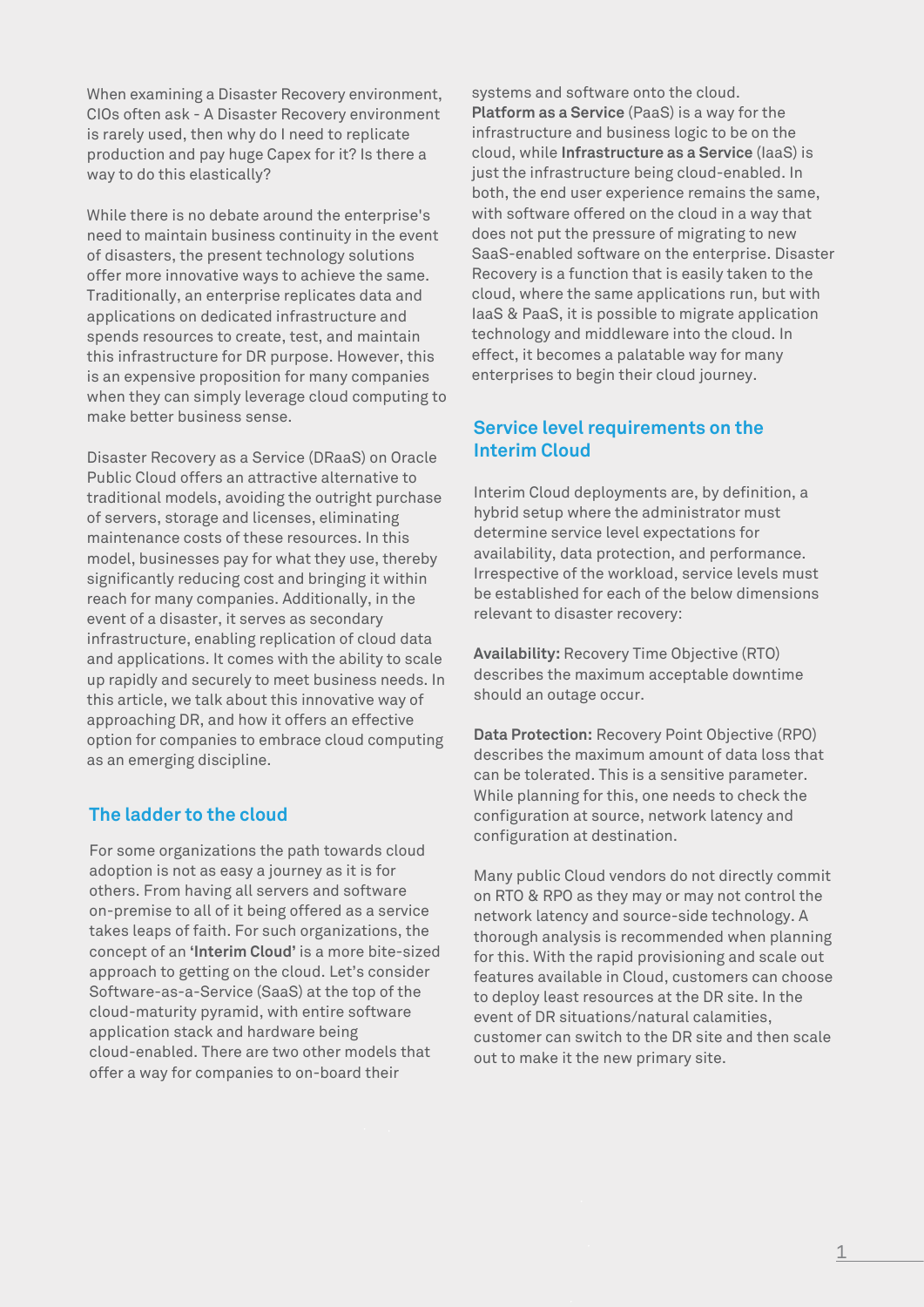# **The changing models of DRaaS**

The basic premise of the traditional models of DR was that even in the event of a disaster, it must be business as usual. However, this notion has given way to more realistic expectations that call for only critical functions of the enterprise to remain operational in a disaster scenario. Companies are now willing to wait for a period of up to 48 hours for non-essential services to come back online. This means that while in the past, companies would need to invest in DR of 50% to 100% of primary site, this could well operate at below 5% on the Oracle cloud. This makes sense only

because in the event of a disaster, it is possible to deploy additional infrastructure within 24-48 hours, something hitherto unthinkable in the traditional DR models. The question doing the rounds with CIOs globally is, **"Do we really need to spend massive amounts on hardware, software licenses, datacenter management and cooling in the name of DR when innovation in the cloud makes rapid recovery a flexible and feasible alternative?"** Wipro's solution frameworks and deep expertise in this area allows for the Oracle Cloud to be harnessed, delivering big business benefits.

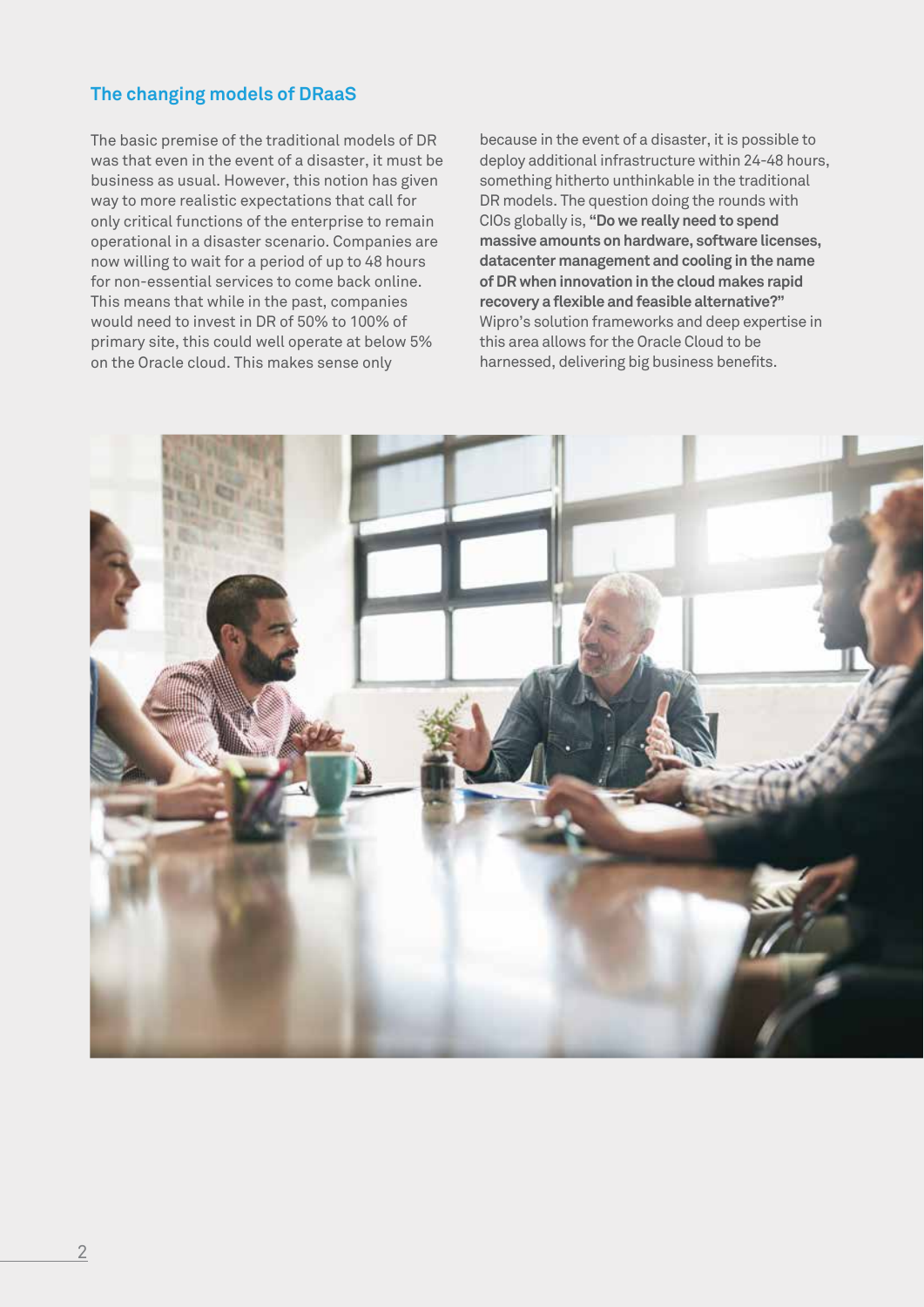### **Advantages of DRaaS with Oracle**

Oracle's solution ensures high application availability in the event of a disaster, providing superior scalability, centralized management, and end-to-end data protection for heterogeneous technologies. Oracle also provides a choice of deployment from a single server or a clustered environment to a high-end Exadata platform in public Cloud.

**• Extreme Performance Architecture:** Its extreme performance architecture allows you to migrate under-utilized DR-readiness to Oracle Cloud with the agility to not just scale-up as needs increase but also to tear down when not

 needed. If the customer requires a full-scale DR solution, that is possible in the cloud as well

- **• Cost savings and lower TCO:** With limited hardware acquisition and datacenter maintenance and cooling costs, you can minimize up-front license costs for a DR site.
- **• Cloud ready:** Use the DR environment on Oracle Cloud as a ladder to migrate to cloud
- **• Repurposing** existing DR environment for on-going project requirements and reporting is a possibility
- **• Seed** additional project instances in Cloud by replicating/cloning from the DR Environment

| <b>On-Premise</b>                        |                        | Cloud*                                                                |                        |            | More than 36%                        |  |
|------------------------------------------|------------------------|-----------------------------------------------------------------------|------------------------|------------|--------------------------------------|--|
| Database                                 | 47.5K                  | Database Enterprise edition                                           | 2.8K                   |            | Savings on your<br><b>Total Cost</b> |  |
| <b>RAC</b>                               | 23.0K                  | - Extreme performance                                                 | Per month              |            |                                      |  |
| Partition                                | 11.5K                  | RAC, Database enterprise<br>management packs,                         |                        |            |                                      |  |
| Diagnostic &<br><b>Tuning Pack</b>       | 12.5K                  | Data Guard, Active Data Guard,<br>Partition, Diagnostic & Tuning Pack | Included               | 1579       |                                      |  |
| Total                                    | 94.5K<br>One time cost | Total                                                                 | 2.8K<br>Per month      |            | 1008                                 |  |
| For 10 Processors                        | 12.5K                  | For 10 Processors                                                     | 28K                    |            |                                      |  |
|                                          |                        | Oracle Support                                                        | Included               |            |                                      |  |
| Oracle Support @<br>22% for 3 years      | 12.5K                  | Price per year                                                        | 336 K                  |            |                                      |  |
| Hardware (Dell Server)                   | 10k                    | Price for 3 years                                                     | 1008K                  | On-premise | Cloud                                |  |
| For 10 Processors                        | 1579 K                 | Hardware<br>(Servers/Storage) Cost                                    | Included               |            |                                      |  |
| Hardware<br>(Servers/Storage) Cost       | Included               | Running Cost of<br>Hardware (OS Support)                              | <b>Not</b><br>included |            |                                      |  |
| Running Cost of<br>Hardware (OS Support) | Not included           |                                                                       |                        |            |                                      |  |

\*Source at the time of release: https://cloud.oracle.com/en\_US/opc/database/pricing

#### Figuar 1. Lower your TCO with Oracle Cloud - Example

Figure 1, based on data from Wipro's internal research, compares TCO over a 3 year period for Oracle Database 12c implemented on-premise versus using Oracle Database-as-a-Service (DBaaS). The comparison assumes a 10-processor license with additional components implemented

in conjunction to the on-premise licenses. In DR-as-a-Service, the allocation of resources further shrink to just the one processor to bring the database up, thus reducing the burden of license. In this case, it will **bring down the overall commitment by 80% to 90%.**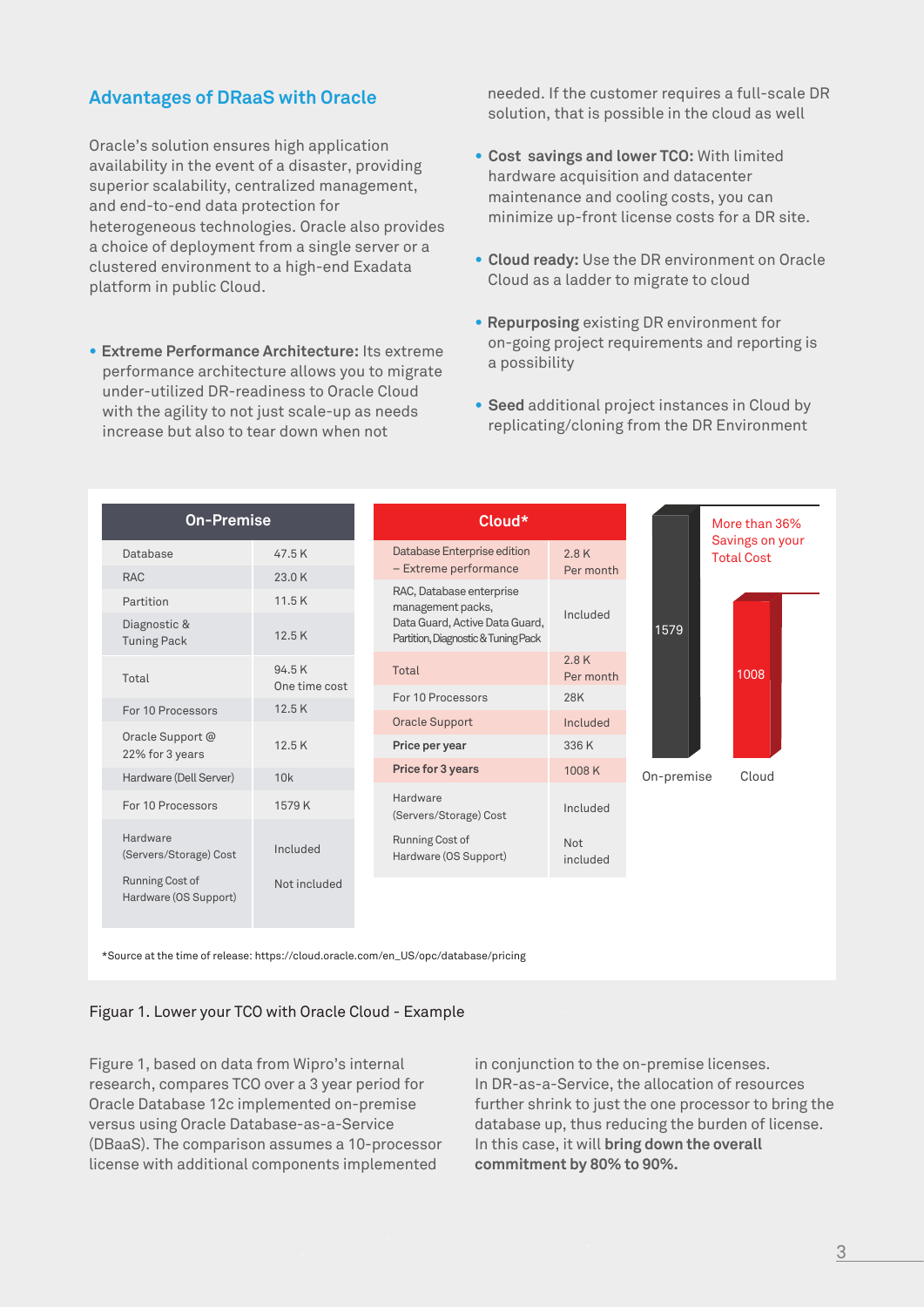# **Conclusion**

Disaster Recovery in an Interim cloud configuration consists of an on-premise production with a stack of Oracle/Non-Oracle workloads and a synchronized DR copy on Oracle Public Cloud. It eliminates the costs and complexity of owning and managing an entire facility for DR specifically and facilitates a more customer-friendly OPEX model for standby systems and software. Indeed, DR-as-a-Service is a one-stop-shop for a hassle free setup in Cloud with minimum initial expense and flexibility to scale to the production environment in a short span of time. As the momentum shifts towards better ROI on Disaster Recovery, the acceptance of DRaaS will increase, not just as a more efficient way of being prepared for a disaster but also to begin the journey to becoming a more cloud-native enterprise.

# **About the author**

#### **Mahesh Dixit**

**Oracle and Emerging Application Solutions Group, Wipro Limited**



With more than 20 years of experience, he is responsible for running the Oracle Cloud PaaS & IaaS Practice, building future-ready solutions, rolling out Oracle on Oracle solutions. He has helped many clients successfully implement these solutions. Mahesh has produced several blogs & white papers; the recent one being 'Don't be Yesterday's man - harness the power of cloud' **http://www.wipro.com/blogs/dont-be-yesterdays -man-harness-the-power-of-oracle-cloud/.**  Mahesh has also pioneered the Wipro's EasyU Solution on Oracle Apps Upgrades.